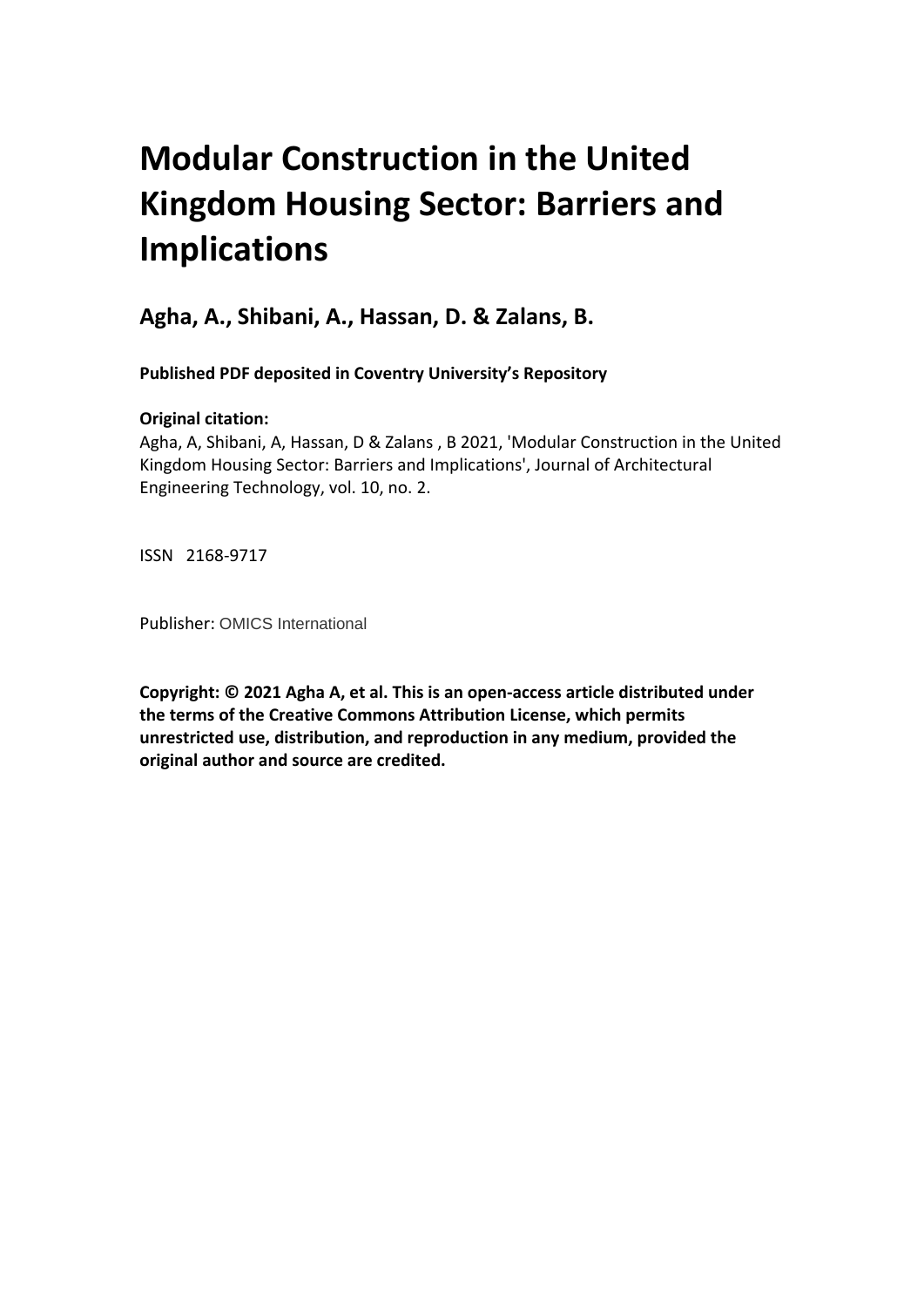**Jou**

# Modular Construction in the United Kingdom Housing Sector: Barriers and Implications

#### **Araz Agha**\* **, Abdussalam Shibani, Dyaa Hassan and Bruno Zalans**

*Department of Energy, Construction and Environment, Coventry University, Coventry, UK*

\* **Corresponding author:** Araz Agha, Department of Energy, Construction and Environment, Coventry University, Coventry, UK, E-mail: [ab1732@coventry.ac.uk](mailto:ab1732@coventry.ac.uk)

**Received date:** January 16, 2021; **Accepted date:** January 30, 2021; **Published date:** February 06, 2021

 **Copyright:** © 2021 Agha A, et al. This is an open-access article distributed under the terms of the Creative Commons Attribution License, which permits unrestricted use, distribution, and reproduction in any medium, provided the original author and source are credited.

#### **Abstract**

Modular construction is relatively new type of construction method, where houses are built in an off-site facility and brought to the site when ready to be set up. Many sources, such as, websites, videos, books, show that modular housing is extremely efficient regarding time and cost. However, this construction type is not more popular than onsite building. The purpose of this project is to find the reason, why is not modular construction taking over traditional building style and what are the barriers of implementing prefabricated houses in UK housing sector. The primary and secondary data analysed in the project shows that building modularly has many great advantages, for example, lower costs, faster construction, modern design and significant sustainability. Moreover, the project analyses main barriers when implementing modular in the housing sector of United Kingdom, which are high costs of land, low land availability, transportation costs, quality relation to time and cost. The project indicates research on barriers and implications that lay behind modular construction in the United Kingdom housing sector.

**Keywords:** Barriers; Implications; Modular construction; Traditional buildings; Housing; UK

#### **Introduction**

Permanent modular construction is described as premade buildings that consist of prefabricated parts or so-called modules, which are produced in an off-site facility and brought to the site and put together as needed. Prefabricated modules are brought to the site and set up with cranes and attached to the foundations. Building modules can be placed onto each other and side to side, in order, to give vast variety of building layouts. Modular buildings can serve as educational, industrial, housing and commercial facilities. Also, widely used for cruise ships, hotels, retail, fast-food restaurants [1]. Furthermore, modular buildings can be made for temporary (in case of natural disasters, army camps or construction) or permanent use, however, this definitive project is focused on permanent use of modular buildings, more specifically, on modular construction in housing sector of the United Kingdom.

The building prefabrication reaches goes back to year 1837, when a carpenter Henry Manning from England, London, made a modular house for his son who was emigrating to Australia. By year 1853, the interest for prefabricated buildings significantly increased due to historical reasons as well as cost efficiency. Approximately the same time in the past (1850's), the demand for modular houses increased due to Californian Gold Rush. Also, historians have found traces of modular building instructions translated in Chinese and shipment information in Singapore, also happening around year 1850. The history of modular housing is larger than most people expect, however, compared to the "traditional" on-site construction strategies, this is a relatively new building technique [2].

### **Literature Review**

Modular construction is a separate method of prefabricated houses, and it is an extremely fast method to build residential houses, as it eliminates many onsite factors that traditional construction methods use. There are several types of prefabricated construction. One of the highest advanced methods is modular construction. Modular houses are built off-site and transported to the site. When a modular house is transported to the site, it may need cladding, and internal finishes, which requires comparatively minimal work. The advantage of building off site is that the building process can be more technologically advanced and fewer mistakes can be made due to the design which has been thought thoroughly. It is important to state that building modularly decreases the construction waste significantly, due material reuse and recycling. The main market of modular houses is in the residential sector in UK and Scandinavia, as well as in the medical sector in UK. There are many modular house suppliers in the United Kingdom, although the demand of them is not as high as expected. Modular houses are mostly used for hospital accommodations, student accommodations and retail sector. In UK specifically, modular construction reached its peak in 2007, producing 8000 steel modules and approximately 500 concrete modules in various applications [3].

Modular houses tend to be extremely sustainable and durable. For example, a famous design of a modular house is "Weehouse", designed by Alchemy Architects. They have produced a design of a prefabricated house that is built in a warehouse with sustainable and durable materials, like wood, steel, glass. The house can suit many clients' needs, because it can serve as an office, residential house, rentable cabins and more [4].

However, Kunz and Galindo proposed two barriers which can affect modular house implementation. Firstly, a contractor company is involved to investigate the site and build foundations, which increases the costs of the building, unless the company who produces the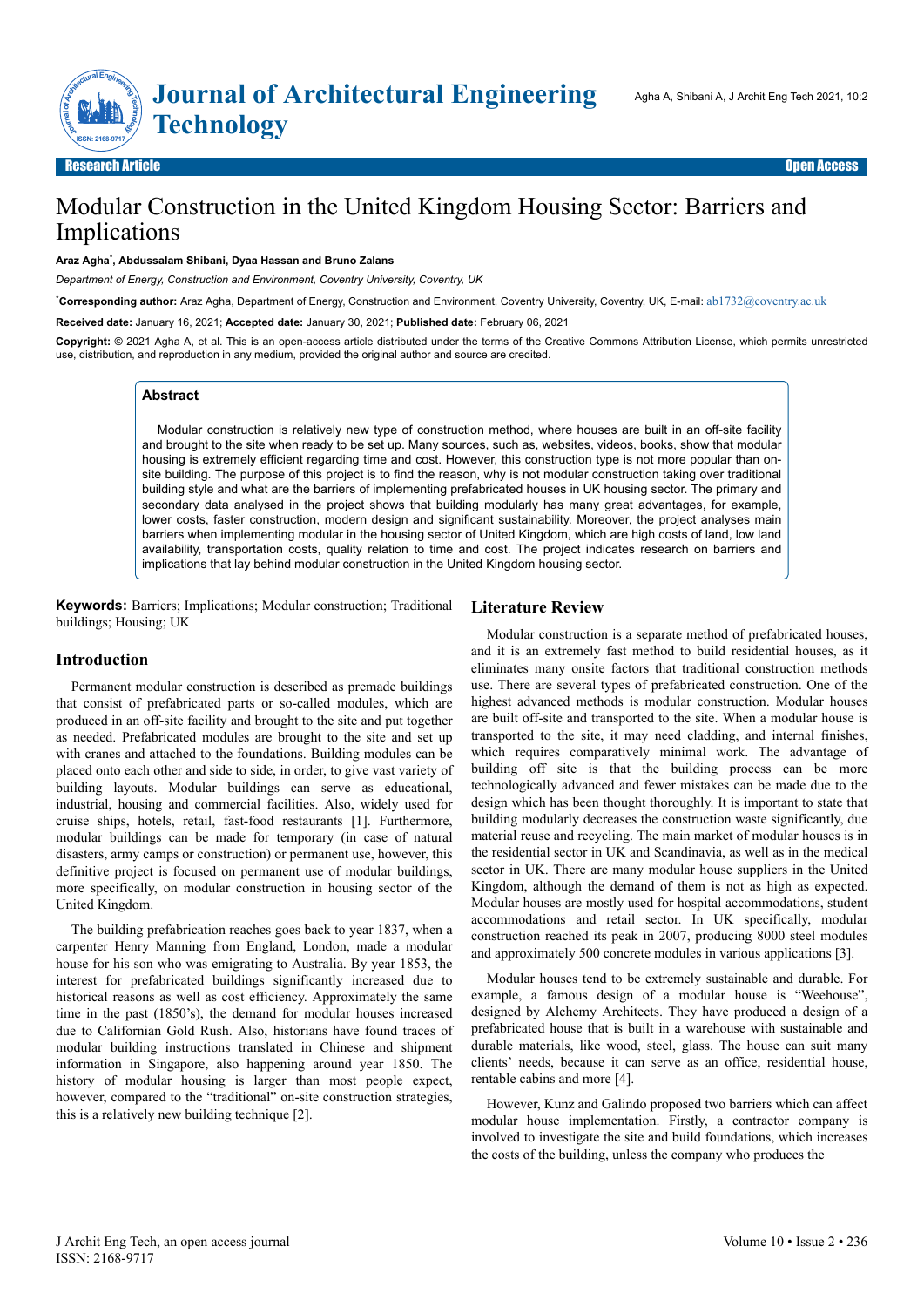Houses are providing these services. Secondly, there are three transportation methods. The cheaper options are to transport the house on a truck or via rail, although there are places which are not accessible by a truck. If that is the case, then a helicopter must be used, but the costs of this service can be extremely high. A great advantage of modular housing is that the houses can have different layouts and can be extended if needed. "Haus Ott", an energy globe award receiver in 2003, serves as a great example. The Austrian architects/developers "Fuerrot" produced a "Flexible Building System", which allowed building extremely efficiently, whilst keeping the costs as low as possible. The house offers extremely vast variety of internal design and layout, because the bathroom units, balconies, stairs and more are produced off-site as well. The owner has the advantage of choosing the design and layout, depending on the number of inhabitants. The architects state that under ideal circumstances, this modular house can be built in 10 days [4]. Overall, there are many great advantages of modular houses, like sustainability, durability, level of comfort, variable design, minimalized costs and more [5]. Although, it is important to identify the barriers, to understand why this beneficial construction method is not vastly used in the United Kingdom.

# **Sustainable and Durable Materials used for Modular Houses**

Cambridge Dictionary defines the term sustainability as the "idea that goods and services should be produced in ways that do not use resources that cannot be replaced and that do not damage the environment". This means that sustainable materials are the ones that do not diminish the natural sources and has no extreme impact on the environment when consumed. In construction, this is nearly impossible to achieve, although the aim is to move this direction. The benefit of using sustainable materials is that it helps to achieve more credits if BREEAM, LEED or any other environmental assessment tools are used. There are many ways how we can preserve the natural sources and improve the sustainability of houses, for example, create less waste, design minimum weight structures, match demand supply, use recycled materials, using renewable materials, using materials with lower embodied energy, reduce the transportation of materials [6]. Furthermore, it is important to state which materials exactly are sustainable. Concrete is one of the most used materials in the Construction Industry, because of its' high fire resistance, strength and vast variety of use, also to produce concrete sustainable materials are used, like sand, water, gravel or crushed stone and mixed together with cement powder [7].

However, the amount of concrete in the housing sector and the rest of the construction industry should be reduced, because making it releases significant amount of carbon dioxide. Concrete is the second most consumed material on earth, after water. Cement industry is growing by 2.5% every year. In 2006 2.55 billion tonnes of cement were made and is expected to rise to 3.7-4.4 billion tonnes by 2050 [8]. The high-rise buildings will use concrete as the main material, and it is nearly impossible to avoid it. Although, the housing sector, specifically in the UK, has many opportunities to build houses from recycled and renewable materials, and it must be implemented, due to the fact, that climate change is an extreme problem today. These materials are:

## **Ferrock**

This is a new material, which is still being research. Ferrock is made from steel dust, taken from steel factories, to create a similar material to concrete which can even be stronger than concrete [9].

### **Grasscrete**

This material is used to replace concrete used for walkways, sidewalks and driveways. There are open patterns allowing the grass to grow, which reduced the overall usage of concrete and provides a great advantage-improved storm-water absorption and drainage. Regarding the durability of this material, the load bearing capacity can support approximately 29.5 tonnes and it has long life-cycle [10].

#### **Hempcrete**

Is a relatively new material that is made from wet-mixing hemp shiv with lime binder. Hempcrete is natural, vapour-permeable, airtight insulation material, also has great thermal mass giving effective thermal performance. "UK Hempcrete" states that this material is "better than zero-carbon material" [11].

There are many more materials, like bamboo, recycled plastic, wood, mycelium, ferrock, ashcrete and timber-creteew. Although, specifically in the United Kingdom, not all previously mentioned materials are accessible for affordable prices. The sustainable materials that are accessible in the United Kingdom are hempcrete, recycled plastic, grasscrete, wood, ashcrete, ferrock and timbercrete. Modular houses like "Living Box" designed by "Architeam 4 Basel" from Switzerland used wood as their main material, which gave great appearance and most importantly, is a sustainable material. "The Retreat" designed in London by Buckley Grey Yeoman, serves as another great example, proving that a comfortable and sustainable modular house can be built. The British architect eliminated materials like plastic or chemical surface treatments, and used materials which are as natural as possible, also being 100 per cent recyclable [4]. Overall, there are many materials that are environmentally friendly that can be great substitutes for concrete. It is possible to create houses that would minimalize the impact to the environment, which is the aim of construction today.

### **Wide design possibilities**

Building modularly does not limit the design variety, because any materials can be used and it depends on the clients' choices. To prove the fact that the design of prefabricated houses can be vast, see examples listed below:

• Prefabricated modular house in rural Spain-Baragano Architects designed the house to fit into the rural area of Spain. It is made from galvanised steel, wood and slate, and it took only 5 hours to erect. The house was built for a British landscaper and his family, which cost  $f$ . 137,952. The house was made in four months, in a factory in Madrid. Then shipped 600 miles to Cantabrian mountain range. The house is modern in its way of construction, however the applied finishes fits aesthetically with the old fashioned rural surroundings. The wooden cladding is durable and sustainable; additionally it gives a great look for the house. House was built with four modules and the client can move the house to a different location if needed [12].

• A great example is Kodasema's tiny, prefabricated house. This one module house was built in BRE Innovation Park, Watford. The total cost of this house was  $£ 150,000$ , which is comparatively cheap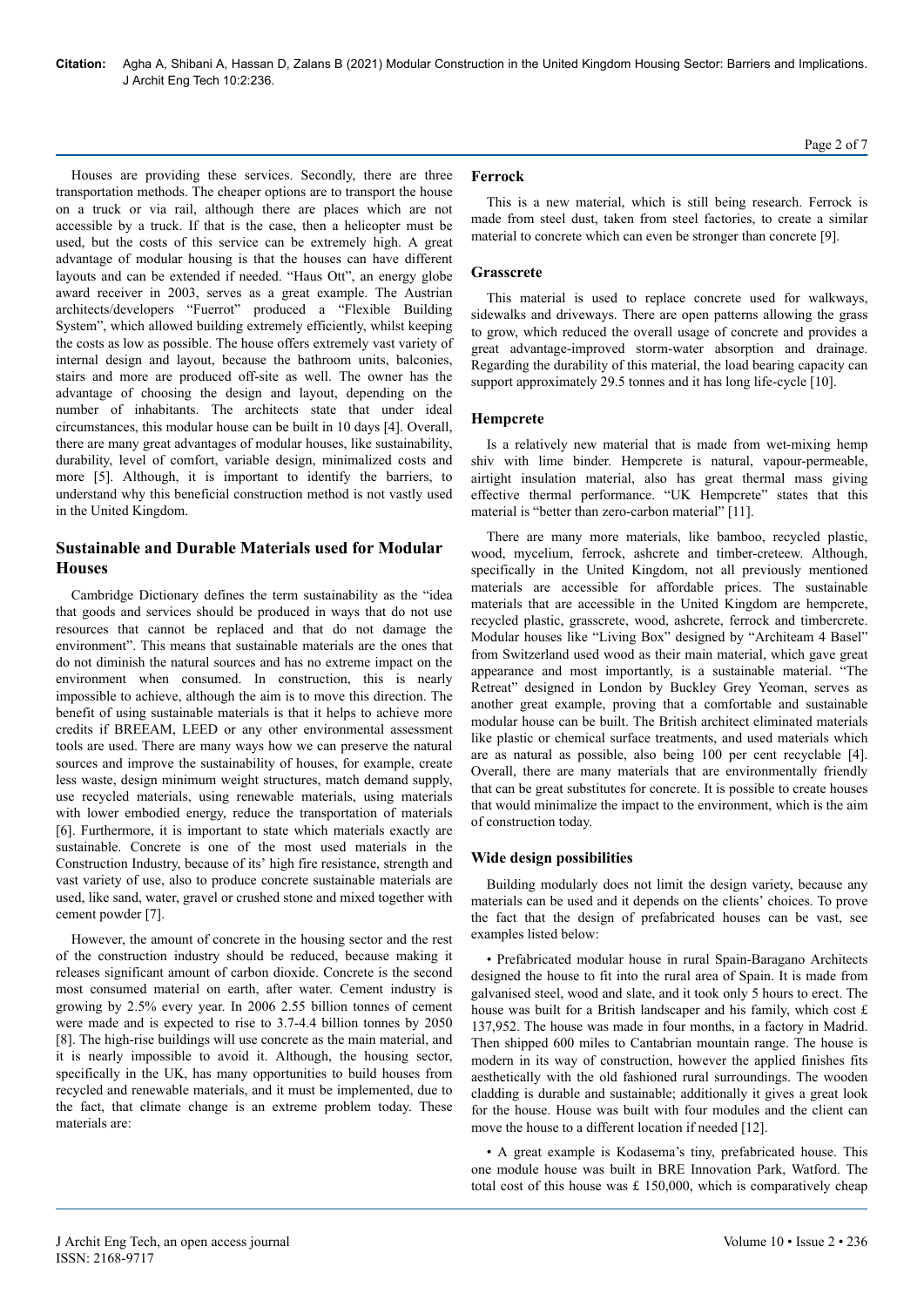for the UK market. The price included planning and building regulations, delivery, site preparation, installation and connections to water, electricity and sewage. The purpose of the house was to create a solution for UK housing shortage [13]. The external design of this house is extremely simple, yet modern and sustainable. The large window provides the room with daylight, and the walls are made from thin, vacuum insulated concrete panels. The house also has solar panels on the roof. The internal design looks natural, because the main material used is wood [14].

To summarize, it is strongly noticeable that main materials for modular houses in UK and Europe are wood, steel, glass and concrete. These materials give modern, natural look for the house, meanwhile, ensuring high thermal and sound insulation, high fire resistance and most importantly high comfortability for the occupiers.

#### **Transportation of Modular Houses**

Studies have shown that modular house shipping becomes more expensive if the distance from factory to site is greater than 300 km [15]. Modular houses can be transported by a truck, train or helicopter. The type of transportation depends of the accessibility of the site. The cost of modular house transportation by a truck depends on the size and weight of it. In the UK maximum vehicle weight is 44 tonnes. The maximum length of the truck can be 18.75 meters, which are allowed only for road trains. Individual truck length cannot exceed 12 meters and articulated truck and trailer length is limited to 16.5 meters. The maximum width for all trucks and load is 2.55 meters [16]. UK government website also states, that there is an option of transporting "Abnormal" loads, which are exceeding the maximum allowance. To do this procedure the house transporter must fill a document called "Notification requirements for the movement of abnormal indivisible loads or vehicles" and notify "Highways England" 10 weeks before transporting the house modules. The allowed transporting measures can be a significant barrier when transporting house modules, because the design must adapt to the transportation method, otherwise the modules cannot leave the factory. The larger the modules the higher the cost of transportation. The option of transporting house modules via rail is possible; however it can be more expensive, because the house must be transported to the train and from the train. However, it depends on the distance. Moving the modules from a transport to another increases the possibility of damaging them. Although, using train can increase the module allowance, because the train platforms are larger. There are companies which provide these services in UK, like "Direct Rail Services", "Freightliner", "and GB Railfreight ", " DB Cargo UK". DB Cargo UK is the largest company in the United Kingdom, as well as one of the most sustainable companies regarding carbon dioxide reduction [17]. A great advantage of using a train is that the load can be larger than a truck can hold.

Transportation by a helicopter is a complicated way to transport heavy loads, like modular houses. It expensive and requires significant planning. Any transportation by a helicopter must be agreed with UK Civil Aviation Authority and Rules of the Air Regulations 1996 apply However, transporting with aerial crane increases delivery speed. But the main disadvantage is that a helicopter transports on average 4,500 to 5,000 kg [18]. A price comparison between all three services is not available, due to lack of information on pricing for helicopters and trucks. Although, "DB Cargo" has a price list on their official website which gives information on the prices and services available depending on the weight and distance of the load. Wagon size can go Page 3 of 7

up to 27 meters in length, approximately 4.5 meters in width and 3.5 meters in height [17].

#### **Land Cost and Availability in UK**

The availability of land is significantly restricted due to the historical facts and protected land. It is possible to buy land in the UK, but the price can be extremely high as well as the competition. Market research shows that there are several websites, where it is possible to find land for sale, for example, rightmove.co.uk, primelocation.com, plotfinder.net. The price of land can vary from approximately £ 100,000 to £ 1000,000. The price of the land depends on the location. Factors that affect price of the land are: distance from the city centre, soil quality, appearance of the land, accessibility of house services, aesthetics, and neighborhood. For an individual to build a house in the United Kingdom can be extremely difficult because of the high competition. It is because the winning bidder of the land will usually be the one that combines highest new build price, highest density and the lowest build cost [19] (Figure 1).



**Figure 1:** Residential Development Land Values.

The diagram shows the link between houses prices and land values, using Nationwide new build house prices as a proxy for Gross Development Value (GDV) and the only input. "GDV is the expected value when a property development or refurbishment is complete" [20]. GDV is multiplication of new build house price and the number of homes to be built. It is based on a rule that one third of GDV is the land value, assuming, that two thirds of the value are the remaining effective costs and profit. In this case, the land absorbs the full impact of any falls in house price and the full advantage from any rises while house prices are below their previous value [19]. The red line in diagram indicates the previously, explained model, which traces the land values in the market. The figure above shows an index from 0 to 110, which is the measured Residual Land Value (RLV). To measure RLV, Development Costs and Profit is taken away from GDV. The formula:

Residual Land Value=Gross Development Value-Development Cost-Profit. The price index has reached its peak of 40 in 1988, but slightly decreased until year 1995. Starting year 1996 it gradually increased and reached the peak of 100 in 2007. After the financial crisis in 2008 the land value dropped significantly to in half. However, it has reached its peak in a fast pace in year 2015 (Figure 2).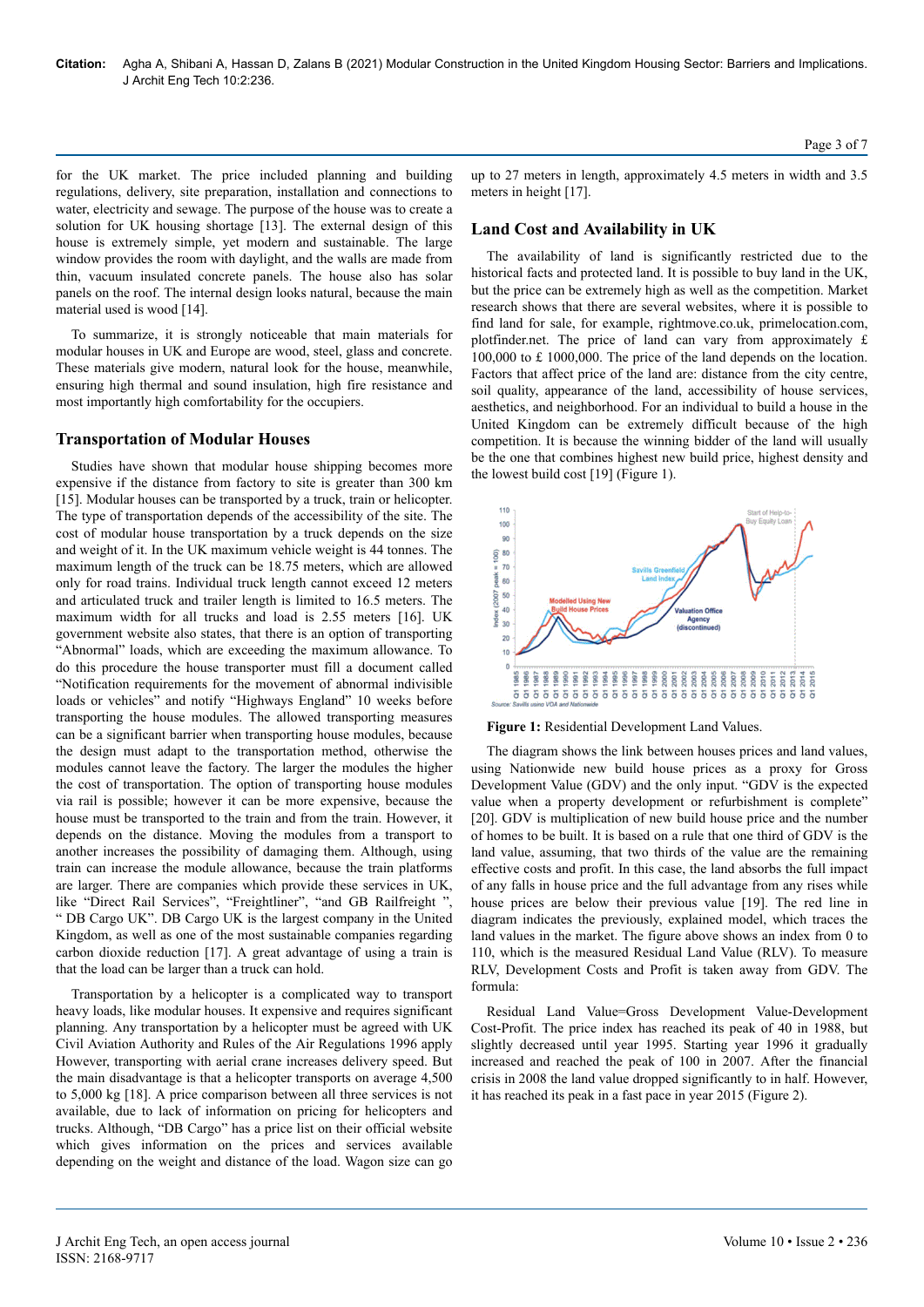

**Figure 2:** Development Land Value and House Price Change from 2007 Peak.

The figure above indicates the price change in per cent after the 2007 peak of the land value. London, Oxford and Sevenoaks significantly increased the price in both, land and house prices. But, Cambridge land value did not change at all, however the house prices increased by 32.5 per cent. Cities like Reading, Milton Keynes increased the house prices by 10 to 15 percent, but the land values dropped to 20 and 40 per cent. Norwich increased the house prices by approximately 5 per cent, but the land value was at minus 38%. Lincoln and Telford suffered a price decrease in both areas. To summarize, buying a land in the United Kingdom is possible, but the disadvantage is that buying a land involves high competition, high costs and limited availability of land.

# **Building Modularly Reduces Construction Waste**

The off-site manufacturing process presents many benefits due to efficient manufacturing and construction processes, the improved inservice performance of the completed building and the potential reuse of modular buildings. Mark Lawson, Ray Odgen and Chris Goodier in their book "Design in Modular Construction" have listed several benefits of off-site manufacturing (Table 1).

| Sustainability benefits of off-site<br>manufacture<br>construction<br>as<br>a<br>process      | Sustainability benefi ts of off-site<br>manufacture<br>in<br>in-service<br>performance                                                                 |
|-----------------------------------------------------------------------------------------------|--------------------------------------------------------------------------------------------------------------------------------------------------------|
| I. Social                                                                                     | I. Social                                                                                                                                              |
| manufacture                                                                                   | • Fewer accidents on site and $\ln$ • Acoustic insulation is improved due<br>to sealed double-leaf construction                                        |
| More<br>employment<br>and<br>secure<br>training                                               |                                                                                                                                                        |
| • Better working conditions in the<br>factory                                                 | Improved<br>finished<br>$\bullet$<br>quality<br>and<br>reliability                                                                                     |
| • Reduced traffic movements to site                                                           | • Future point of contact to the modular<br>supplier                                                                                                   |
| • Less noise and disturbance during<br>construction                                           | • Modular buildings can be extended or<br>adapted as demand changes                                                                                    |
| 2 Environmental                                                                               | 2 Environmental                                                                                                                                        |
| • Less pollution, including traffic, dust,<br>noise, and volatile organic compounds<br>(VOCs) | Improved energy performance<br>٠.<br>bv<br>better airtightness and installation of<br>insulation.<br>hence.<br>reduced<br>CO <sub>2</sub><br>emissions |

| • Less wastage of materials on site<br>and in manufacture                             | • Renewable energy technologies can<br>be built in and tested off                                 |  |  |
|---------------------------------------------------------------------------------------|---------------------------------------------------------------------------------------------------|--|--|
| • More recycling of materials and use<br>of materials wi h higher recycled<br>content | site                                                                                              |  |  |
| 3. Economic                                                                           | • Modular buildings can be "sealed"<br>against gases, e.g., radon, and use on<br>brownfield sites |  |  |
| • Faster construction programme                                                       | 3. Economic                                                                                       |  |  |
| • Site preliminary costs are reduced                                                  | • Savings in energy bills, including by<br>use of renewable energy systems                        |  |  |
| • Less snagging and rework                                                            | . Longer life and freedom from in-<br>service problems, e.g., cracking                            |  |  |
| • Economy of scale in production<br>reduces manufacturing cost                        | • Reduced maintenance costs                                                                       |  |  |
| • Higher productivity on site                                                         | • Modular buildings can be extended<br>and adapted                                                |  |  |
| Less site infrastructure and hire<br>charges                                          | • Asset value of the modules can be<br>maintained if they are reused                              |  |  |

Page 4 of 7

**Table 1:** Sustainability benefits of off-site manufacturing as construction process.

#### **Sustainability assessment tool for residential houses in UK**

Sustainability, regarding planning of buildings, is assessed in measures of environmental, social and economic performance. Public buildings are assessed using BREEAM manual, but the housing and residential buildings are assessed by the government's Code for Sustainable Homes (CfSH). The CfSH is an environmental assessment tool similar, to BREEAM manual, and the purpose of it is to use it in the design and construction of new homes to encourage continues sustainability development of home building in the UK [21].

#### Modular construction reduces material waste and CO<sub>2</sub> **emissions**

On-site construction waste is made due to: over-ordering materials, damage and brakeage on site, workmanship errors. Build Research Establishment states that construction industry wastes on site approximately 10 per cent of materials. However, for modular construction, waste is reduced in the factory and installation process. Also, off-cuts are fully recycled in factory [3]. A study on precast concrete panels made in Hong Kong made by Jaillon and Poon showed that, production of prefabricated concrete panels leads to 65 per cent reduction of construction waste compare to *in situ* concrete [22]. A study in 2012 by University of Alberta researchers proved that building modularly significantly reduces the  $CO<sub>2</sub>$  emissions. A nonprofit company, Sturgeon Foundation, in Canada was in need for additional housing inventory in St. Albert. The company turned to "Integrated Management and Realty Ltd" for professional advice. The president of IMR suggested using modular construction. Eventually they built a 4 storey, 48-suite facility in 7.5 months. Gordon White, the president of IMR decided to research if this project serves as an example where carbon dioxide emissions are reduced when building modularly. White assigned Dr. Mohamed Al-Hussein to complete a study on this project, where he compared the transportation from the factory to the site and on-site construction transportation and  $CO<sub>2</sub>$ 

ISSN: 2168-9717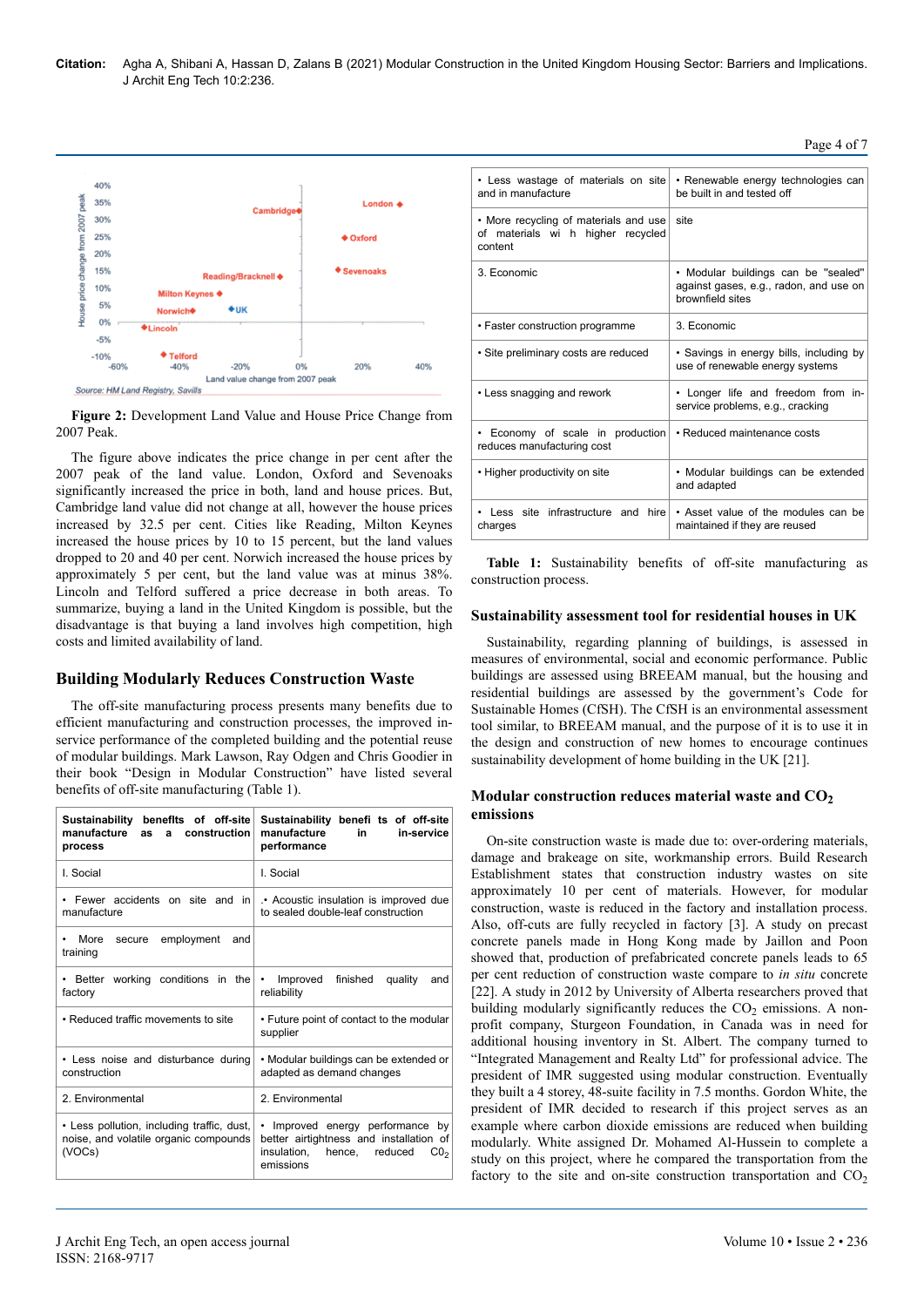#### Page 5 of 7

emissions. The study results showed that building modularly saved 55% of time and reduced  $CO<sub>2</sub>$  emissions by 43%. Conventional Construction would have made the house in 14.3 months and created 98.9 tonnes of carbon dioxide emissions, whilst the off-site construction produced 56.3 tonnes of  $CO<sub>2</sub>$  emissions [23].

# **Methodology**

The "Business Dictionary" defines methodology as "A system of broad principles or rules from which specific methods or procedures may be derived to interpret or solve different problems within the scope of a particular discipline" [21]. Methodology employed in an experiment or a research paper is essential in order, to succeed, and bad methodology has harmed many research projects. Methodology is the way how the project is completed and there are different research types, like descriptive, analytical, applied, fundamental, qualitative, and quantitative. Methodology can also be a combination of these research types. The research methods are the tools and actions used in order, to complete the research, for example, interviews, questionnaires, case studies, analysing and examining science journals, videos, books and more [24]. Methodology of the project "Modular Construction in the United Kingdom Housing Sector: Barriers and Implications" involved both, qualitative and quantitative research methods. The use of mixed research methods allowed the researcher to examine the topic in greater depth.

The qualitative research methods used were literature review and interviews. The researcher produced literature review analysing books, journals, web documents, web sites. The books describing modular construction gave wide information, which was deeply analysed and discussed. The articles from journals presented previous studies on this topic and helped to find a gap in the studies. Web sites and web documents were used to find statistical information and the latest information on modular construction.

Semi-structured interviews were completed using video communication tools "Facetime" and "Skype". Interviews are transcribed and analysed using a Content Analysis method. Content Analysis is a research tool used to determine the presence of certain words or concepts within the text, in this case interview [25]. This method gave a major influence for the project, because five construction professionals were interviewed, who gave a different opinion and view of the modular construction in the United Kingdom. Interviewees gave original opinions on the possible barriers of implementing this construction method. The interview consisted of five questions, asking the interviewees to express their opinion on modular construction in the UK, its' implementation barriers and the future of it. The quantitative research method used for this project was questionnaire. The questionnaire was made using an online tool. The survey was produced with an objective, to see what the publics' opinion on modular construction is. The questionnaire helped researcher to understand what people prioritize in their house and what their opinion on modular construction is. The questionnaire consisted of eight questions and 33 participants from the United Kingdom completed the questionnaire.

# **Data Collection and Analysis**

Researcher's objective was to approach construction specialists and people from the United Kingdom, to examine their opinion and understanding of the modular construction, specifically in the housing sector. Five construction specialists were interviewed, who are from

different companies working in different sectors, quantity surveying, construction management, contracts management and project management. The questions were based on assumptions made after literature review, to support the study with specialists' opinions. The interviews provided deeper insight on the topic. The interviews are analysed with Content Analysis method. Questionnaire was made using an online tool "Smart Surveys", and the researcher approached 33 people by personally asking them to complete the survey. The questionnaire consisted of 8 questions which were asking the participants to evaluate the importance of design, sustainability and maintenance costs in their households. The questionnaire helped the researcher to understand publics perspective on modular housing, and if this construction method would suit their requirements.

### **Interviews**

Question 1: Participants were asked to state their opinion on which is the main barriers of modular house implementation in the United Kingdom.

Question 2: Interviewees were asked to state their opinion, if the fast-paced construction method of building modularly can be a reason for people to buy and live in a modular house.

Question 3: Participants were asked if they think that people are not educated enough about other construction methods, in this case modular construction, therefore individual house developers choose to build traditionally.

Question 4: The interviewees were asked if they see modular construction significantly developing in the future, specifically in the housing sector.

Question 5: The participants were asked whether they agree or not that the land availability in the United Kingdom is limited, and to state their opinion if this is why people tend to buy existing houses to be closer to the city centre.

To summarize, the construction specialists are saying that modular construction can be very beneficial for the commercial companies, although individuals who are willing to own a house would rather buy an existing house or build a house using traditional methods, as the design can be more flexible, and the quality is expected to be higher. Table 2 indicates that between all five construction professionals the answers were very similar; however after examining the answers, participants mostly mentioned the quality of the building, and their concerns if the speed and cost can affect the quality (Table 2).

| Question                                                                                            | <b>Repeated Terms</b>                                                               | Frequency |
|-----------------------------------------------------------------------------------------------------|-------------------------------------------------------------------------------------|-----------|
| Main<br>barriers<br>of l<br>implementing modular<br>housing in the UK                               | Lack of quality                                                                     | 3         |
| Fast construction of<br>modular<br>houses<br>can<br>influence clients' choice<br>towards the method | Commercial<br>companies<br>prefer fast construction                                 | 4         |
| People lack knowledge<br>about modular housing                                                      | People having<br>more<br>options presented by the<br>contractor can educate<br>them | 4         |
| Development of modular<br>housing in the future                                                     | Not at this moment of $4$<br>time, maybe in $15-50$                                 |           |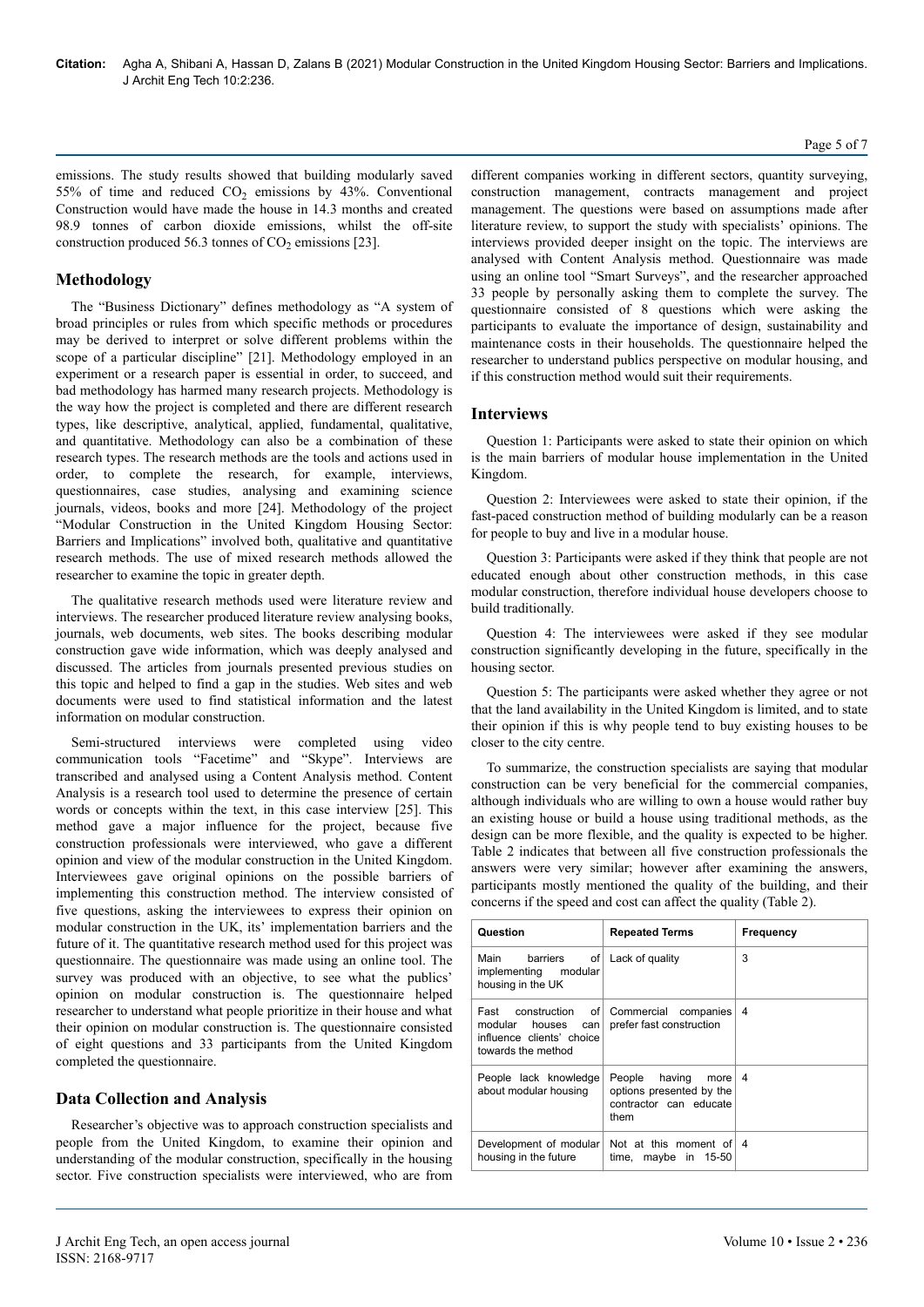|                                                   | years. Quality must be<br>improved                                                                                                                             |  |
|---------------------------------------------------|----------------------------------------------------------------------------------------------------------------------------------------------------------------|--|
| Development of modular<br>housing in the future   | Not at this moment of 4<br>time, maybe in 15-50<br>years. Quality must be<br>improved                                                                          |  |
| Land availability affects<br>modular construction | Building a new house 3<br>the development of and owning a land<br>involves risk, client has<br>too many responsibilities<br>and it is a complicated<br>process |  |

**Table 2:** The frequency of similar answers from the participants in each question.

## **Questionnaire**

The purpose of questionnaire was to approach people who are living in UK, and to understand what are their preferences in their household regarding design are, sustainability, space, maintenance costs. Also, they were asked if they wish for a house to be built fast or slower, but to be more flexible in design. The survey included questions related to the land availability and if they agree that people should be more educated about modular construction. The aim of the questionnaire was to examine their preferences, and to analyze the differences or similarities between the construction specialist opinions.

First question asked about the importance of external and internal design of participant households. 72% of the participants stated that it is highly important for them to have great design of their houses, whereas approximately 25% of participants answered that the design is important or not important at all of this project supports the modular construction stating various existing modular houses with highly advanced design and the wide possibilities of the design (Figure 3).

|                              |  |                  |      |                 |      |                               | <b>Percent</b> | <b>Response Response</b><br><b>Total</b> |
|------------------------------|--|------------------|------|-----------------|------|-------------------------------|----------------|------------------------------------------|
| 1<br><b>Highly Important</b> |  |                  |      |                 |      |                               | 72.73%         | 24                                       |
| $\overline{2}$               |  | <b>Important</b> |      |                 |      |                               | 24.24%         | 8                                        |
| 3                            |  | Not Important    |      |                 |      |                               | 3.03%          |                                          |
| <b>Analysis</b>              |  | Mean:            | 1.3  | Std. Deviation: |      | 0.52 Satisfaction Rate: 15.15 | answered       | 33                                       |
|                              |  | Variance:        | 0.27 | Std. Error:     | 0.09 |                               | skipped        | o                                        |

**Figure 3:** Questionnaire question 1.

The bar chart indicates that 66.67% of participants list the sustainability of their houses highly important and 30% lists it as important, and only 1 person answered that the sustainability is not important for them. It is great to see that people prioritize the sustainability, from this project shows the possible materials that can be used to build sustainable houses. Figure 4 shows that sustainability of domestic houses can be measured.

|                 |                         |           |                  |  |                 |      |                          | Percent  | <b>Response Response</b><br><b>Total</b> |
|-----------------|-------------------------|-----------|------------------|--|-----------------|------|--------------------------|----------|------------------------------------------|
|                 | <b>Highly Important</b> |           |                  |  |                 |      |                          | 66.67%   | 22                                       |
| 2               |                         | Important |                  |  |                 |      |                          | 30.30%   | 10                                       |
| 3               | Not Important           |           |                  |  |                 |      |                          | 3.03%    | ٤                                        |
| <b>Analysis</b> |                         | Mean:     | 1.36             |  | Std. Deviation: | 0.54 | Satisfaction Rate: 18.18 | answered | 33                                       |
|                 |                         | Variance  | 0.29 Std. Error: |  |                 | 0.09 |                          |          | $\Omega$                                 |

**Figure 4:** Questionnaire question 2.

Question three asked participants to choose an option how they would prefer to build their house. 85% answered that they wish to have their house to be personalized for their requirements, even though it may be more expensive and time-taking process, shown in (Figure 5).

|  |  | 3. If you would build a house, would you choose to build: |  |
|--|--|-----------------------------------------------------------|--|
|  |  |                                                           |  |

|                                                                                                                                       |                                                                                          |           |      |                  |      |                               | <b>Response Response</b><br>Percent | Total |
|---------------------------------------------------------------------------------------------------------------------------------------|------------------------------------------------------------------------------------------|-----------|------|------------------|------|-------------------------------|-------------------------------------|-------|
|                                                                                                                                       | fast and cheap with a standard<br>factory design, which is<br>comfortable, however basic |           |      |                  |      |                               | 15.15%                              | 5     |
| a house that takes longer to<br>build, it's more expensive,<br>$\overline{2}$<br>however it would be specifically<br>designed for you |                                                                                          |           |      |                  |      |                               | 84.85%                              | 28    |
|                                                                                                                                       | <b>Analysis</b>                                                                          | Mean:     | 1.85 | Std. Deviation:  |      | 0.36 Satisfaction Rate: 84.85 | answered                            | 33    |
|                                                                                                                                       |                                                                                          | Variance: |      | 0.13 Std. Error: | 0.06 |                               | skipped                             | o     |

#### **Figure 5:** Questionnaire question 3.

Participants were asked to rate the importance of the amount of space in their households, and more than half answered that the space is highly important, and 40% stated that it is important. No participants selected option "Not Important" (Figure 6).

|                 |                         |                  |                  |  |                 |      | 4. Is the amount of space highly important in your household? |          |                                   |
|-----------------|-------------------------|------------------|------------------|--|-----------------|------|---------------------------------------------------------------|----------|-----------------------------------|
|                 |                         |                  |                  |  |                 |      |                                                               | Percent  | <b>Response Response</b><br>Total |
| t               | <b>Highly Important</b> |                  |                  |  |                 |      |                                                               | 60.61%   | 20                                |
| $\overline{2}$  |                         | <b>Important</b> |                  |  |                 |      |                                                               | 39.39%   | 13                                |
| 3               |                         | Not important    |                  |  |                 |      |                                                               | 0.00%    | $\Omega$                          |
| <b>Analysis</b> |                         | Mean:            | 1.39.            |  | Std. Deviation: | 0.49 | Satisfaction Rate: 19.7                                       | answered | 33                                |
|                 |                         | Variance:        | 0.24 Std. Error: |  |                 | 0.09 |                                                               | skipped  | O                                 |

#### **Figure 6:** Questionnaire question 4.

Question five shows that participants rated the importance of household maintenance costs important and highly important, and none of the people selected option "Not Important". Modular houses are made to be sustainable, which is a significant factor in decreasing the maintenance cost (Figure 7).

|                |                 |                         |  |                            |      |                                                   | <b>Response Response</b><br>Percent | Total    |
|----------------|-----------------|-------------------------|--|----------------------------|------|---------------------------------------------------|-------------------------------------|----------|
| 1              |                 | <b>Highly important</b> |  | 48.48%                     | 16   |                                                   |                                     |          |
| $\overline{2}$ |                 | <b>Important</b>        |  |                            |      |                                                   | 51.52%                              | 17       |
| 3              |                 | Not important           |  |                            |      |                                                   | 0.00%                               | $\Omega$ |
|                | <b>Analysis</b> | Mean:                   |  |                            |      | 1.52 Std. Deviation: 0.5 Satisfaction Rate: 25.76 | answered                            | 33       |
|                |                 |                         |  | Variance: 0.25 Std. Error: | 0.09 |                                                   | skipped                             | ٥        |

#### **Figure 7:** Questionnaire question 5.

Figure 8 show that, most of the participants (90%) agree, that people should be educated about modular construction, as it would help to increase the demand to this construction method.

6. Do you think people would choose to buy modular houses over regular houses if<br>they would be more educated about them?

|                 |     |             | <b>Response Response</b><br>Percent | <b>Total</b> |                                                   |          |  |
|-----------------|-----|-------------|-------------------------------------|--------------|---------------------------------------------------|----------|--|
|                 | Yes |             | 90.63%                              | 29           |                                                   |          |  |
|                 | No  |             | 9.38%                               | я            |                                                   |          |  |
| <b>Analysis</b> |     | <b>Mean</b> |                                     |              | 1.09 Std. Deviation: 0.29 Satisfaction Rate: 9.38 | answered |  |
|                 |     | Variance:   | 0.08 Std. Error:                    | 0.05         |                                                   |          |  |

#### **Figure 8:** Questionnaire question 6.

Figure 9 illustrated that, participants agree, that the construction industry in the United Kingdom is based on traditional construction methods, and this can decrease the demand for modular houses.

#### Page 6 of 7